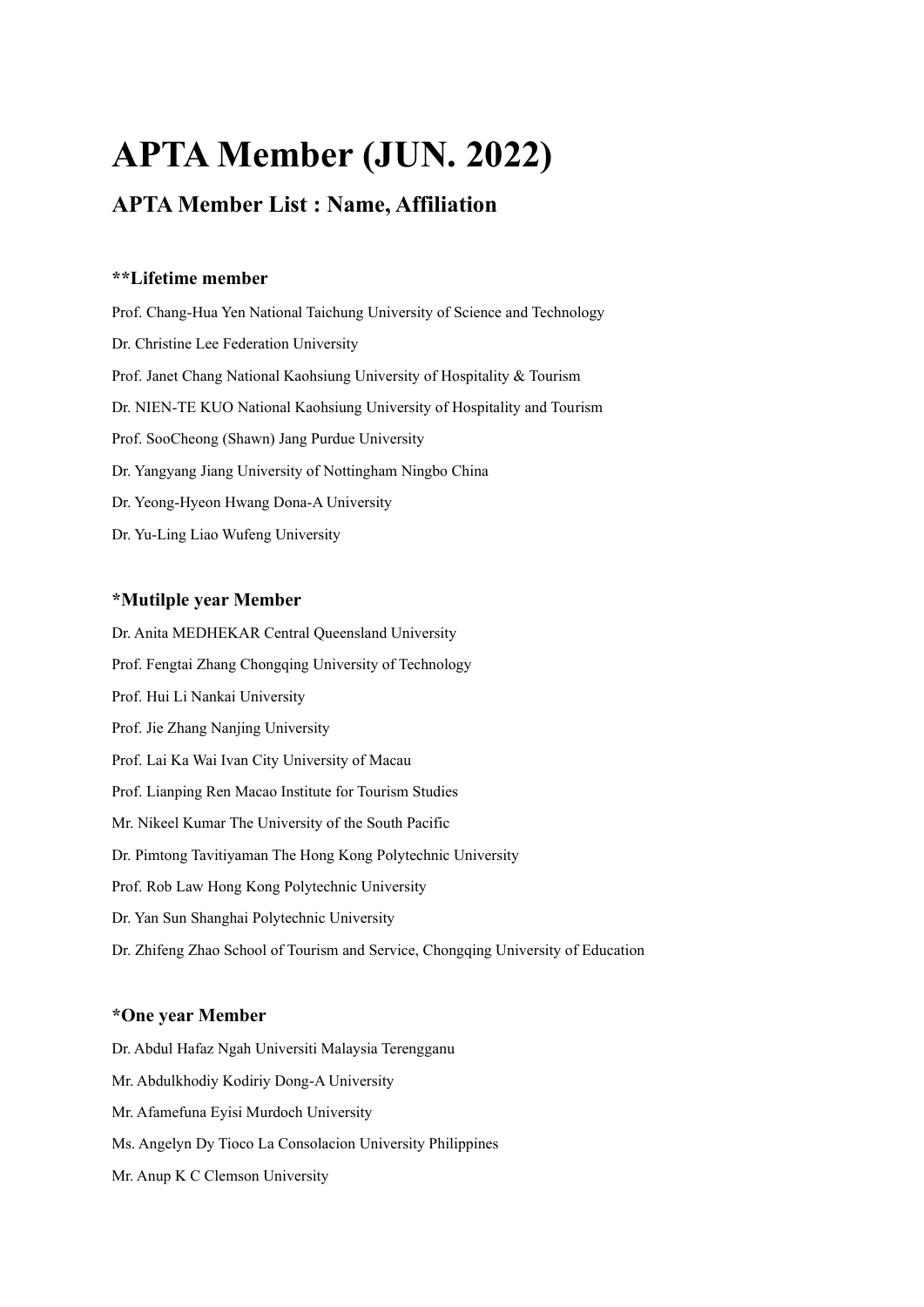Dr. Asad Moshin University of Waikato Ms. Augusta Liddic University of North Texas Dr. Azilah Kasim Universiti Utara Malaysia Ms. Benyapa Kantawongwan Rajamangala University of Technology Lanna Mr. Bocong Jia Central South University Dr. Bongkosh Rittichainuwat Siam University Dr. Bruce Prideaux CQ Unversity Prof. Che-Jen Su Fu Jen Catholic University Ms. Chenyu Zhao Macau University of Science and Technology Ms. Cui Yang University of Guelph Dr. Dae Young Kim University of Missouri Prof. daniel chong sunway university Dr. Desiderio J. García-Almeida University of Las Palmas de Gran Canaria Dr. Dindo Dacayo Silud The University of Mindanao Dr. Dongoh Joo University of Tennessee at Chattanooga Prof. Edward Ku National Kaohsiung University of Hospitality and Tourism Ms. Ekaterina Chevtaeva School of Hotel and Tourism Management, The Hong Kong Polytechnic University Dr. Eliver Lin Singapore Institute of Technology Dr. Eluwole Kayode Kolawole Istanbul Gelisim University Dr. Emma Dresler Massey University Ms. Fani Efthvmiaodou Cyprus University of Technology Dr. Fanny Vong Institute for Tourism Studies (IFT) Dr. Fei Hao The Hong Kong Polytechnic University Prof. Florence Kristina Mellina Jimenez University of Mindanao Ms. Gozzal Otemisova Dong-A University Dr. Guanghui Qiao Zhejiang Gongshang University Prof. Guangquan Dai Department of tourism management, South China University of Technology Dr. Gülseren YURCU Akdeniz University Mr. Guoyang Chen " Victoria University of Wellington" Ms. Hang Le Duy Tan University Dr. Hee Won Yang Republic of Korea Ms. Heri P.D. Setiyorini James Cook University Prof. Hiroki Tahara Meisei University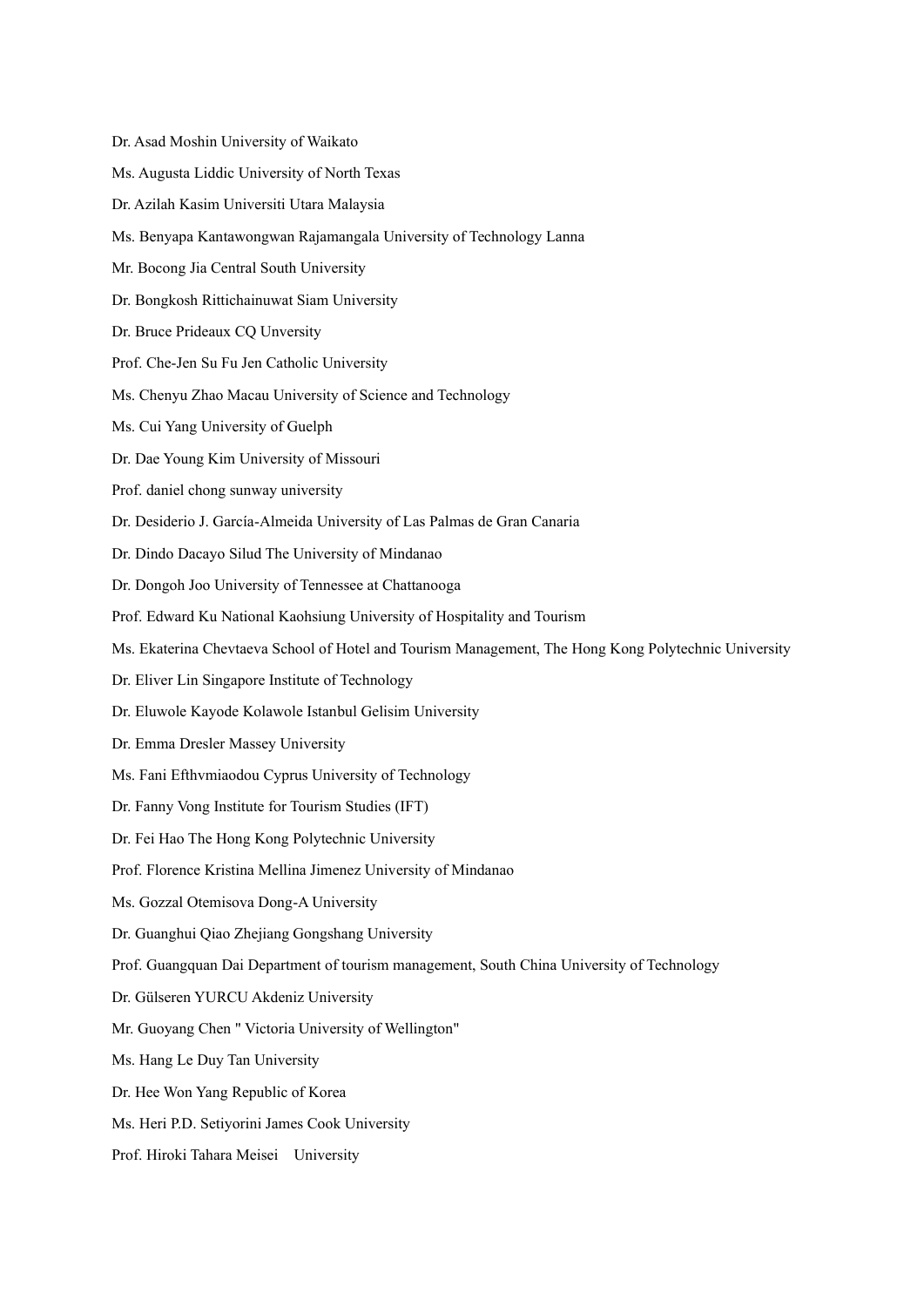Dr. Ho-Chan Jang Korea National Open University Ms. Hui-Hsuan Yen National Taichung University of Science and Technology Ms. Huiling Huang The Ohio State University Dr. Huimin (Grace) Gu Beijing International Studies University Ms. Huixuan Chen Central South University Dr. Hyunghwa Oh Canada Dr. Hyungsuk Choo Bowling Green State University Ms. Irina Y. Yu The Chinese University Of Hong Kong Ms. Jacquline Zhu University of Missouri, Hospitality Management Dr. Janet Chang National Kaohsiung University of Hospitality and Tourism Dr. Jee Hye Lee University of Ulsan Dr. Jennifer Holland University of Portsmouth Dr. Jerome Agrusa University of Hawaii Mr. Jethro lan Belano University of the Philippines - Diliman Dr. Ji hye(Ellie) Min University of North Texas Prof. Jia Liu Ocean University of China Ms. Jiaheng Zeng Dong-A University Ms. Jiang Fan Zhejiang University Mr. Jibin Baby University of Missouri Ms. Jing Yin Dong-A University Ms. Jing Luo Dong-A University Dr. Joanne Pyke Victoria University, Melbourne Dr. Joao Romao Yasuda Women's University Prof. Joseph Lema University of Nevada Las Vegas Mr. Joseph Barr University of Georgia Prof. Joseph Lema University of Nevada Las Vegas Ms. Junwoo Jung Kyonggi University Ms. Ka Pou (Ada) Sio Griffith University Prof. Kaye Chon The Hong Kong Polytechnic Univ Dr. Keke An Ocean University of China Dr. Ki Joon Back University of Houston Kuo Yang Macau University of Science and Technology Dr. Kyungrok Doh Kongju Naitonal University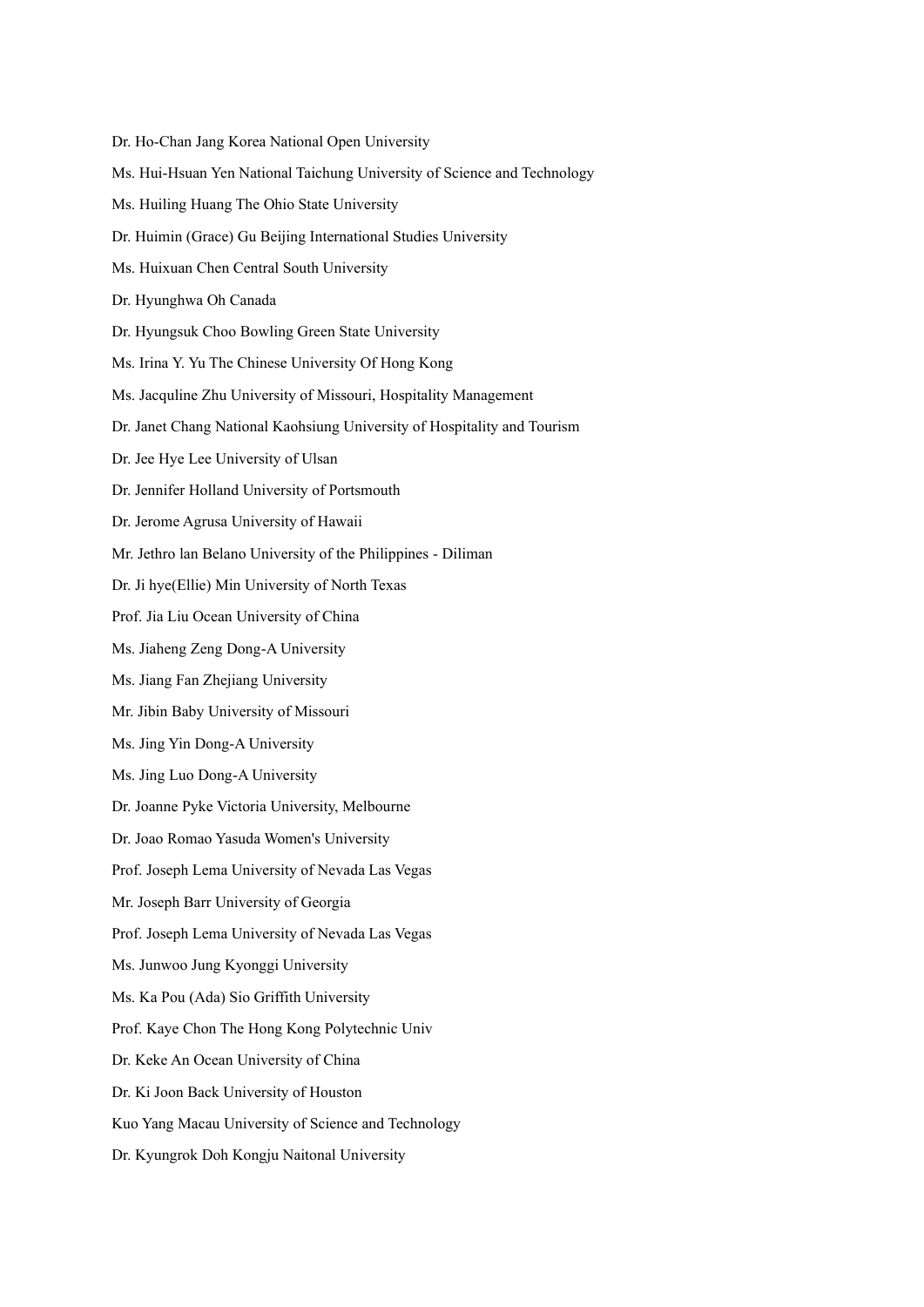Ms. Laura Schmidt University of Las Palmas de Gran Canaria Ms. Laurie B Cardeño University of the Philippines Dr. Lei Yang Shandong University of Science and Technology Prof. Lisa Wan The Chinese University of Hong Kong Ms. Maria Asuncion Miralles-Hije University of the Philippines Ms. Marina Angelova Dongguk University Mr. Masahiro Kanno Japan Travel Bureau Foundation Mr. Md Rafiqul Islam University of Technolohy Sydney Ms. Megan M Kelly University of North Texas Ms. Min Liu Xiamen University Dr. Minjung Shin University of Houston Ms. Minsook Kyung University of Yonsei Ms. Mylin DJ Damian Bulacan State University Dr. Naho Maruyama Takasaki City University of Economics Ms. Nan Xue SHTM, Business School, CUHK Ms. Ngoc Tran Nguyen Purdue University Fort Wayne Dr. Ni Ernawati Politeknik Negeri Bali Dr. Nutta Marco University of Central Florida Mr. Pengsongze Xue University of Guelph Dr. Perry Hobson Sunway University Mr. Pham Dai Duong Dong-A University Prof. Ping-Yu Hsu Department of Business Administration, National Central University Ms. Qianya Li " University of Guelph" Ms. Rachelle A. Soriano University of the Philippines Mr. Ramon Paolo Panganiban University of the Philippines Mr. Raymart Felicilda University of Mindanao Dr. Sang Taek Lim Duy Tan University Ms. Satoko Tanemura Bunkyo University Ms. SeonYeong Baek Yonsei Universtiy Dr. Seung Woo Choo Dong-Eui University Mr. Shinnawatra Junchairussamee University of the Thai Chamber of Commerce Dr. Shirley Guevarra University of the Philippines Dr. Sho Kashiwagi Kanagawa University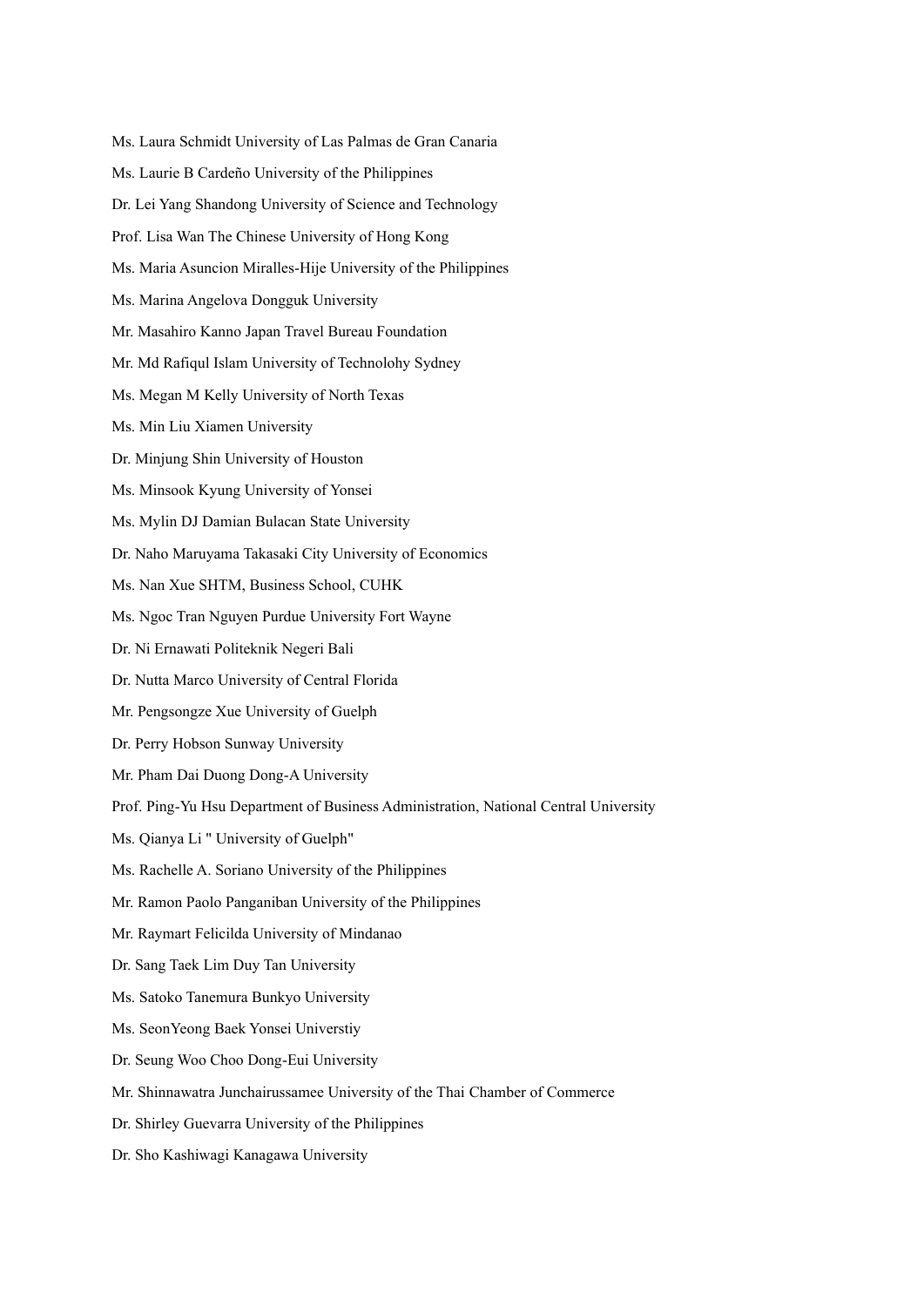Ms. Sijun Liu Auburn University Mr. Simon Russell Eagle Aviation Consulting Ltd Ms. Simone Bianco Virginia Tech Ms. Soo Yeon Kwak University of Houston Dr. SooCheong Jang Purdue University Dr. Soyon Paek Yonsei Universtiy Prof. Stephen Pratt The University of the South Pacific Dr. Subhadip Roy Indian Institute of Management Ahmedabad Prof. Sue-Ting Chang National Taichung University of Science and Technology, Taiwan Dr. Sung Hee Park Macau University of Science and Technology Mr. Sung In Kim University of Houston Prof. Sunny Ham Yonsei Universtiy Dr. Takashi Oguchi Rikkyo University Ms. Tamara T González University of Las Palmas de Gran Canaria Mr. Thanh Dat Pham Bournemouth University Mr. Thanh Hieu Bui Dong-A University Mr. The Bao Luong National Kaohsiung University of Hospitality and Tourism Ms. Tianqi Zhai University of Macau Mr. Tien-Cheng Han National Chiayi University Prof. Tim Mazzarol University of Western Australia Mr. U kei Kuok University of Macau Ms. Wenfang Liu University of Houston Dr. woojin Lee United States Dr. WooMi Jo University of Guelph Ms. Xiao Yi The Chinese University of Hong Kong Mr. Xiaochen Pan University of Guelph Xiaodan Mao-Clark Ms. Xiaoyan Yang University of Guelph Dr. Xiaoyue(Carol) Zhang University of Nottingham Ms. Xing Liu The Chinese University of Hong Kong Dr. Xingyi Zhang United States Dr. Xinjian Liang Chengdu Normal University Dr. Yasuo Ohe Tokyo University of Agriculture